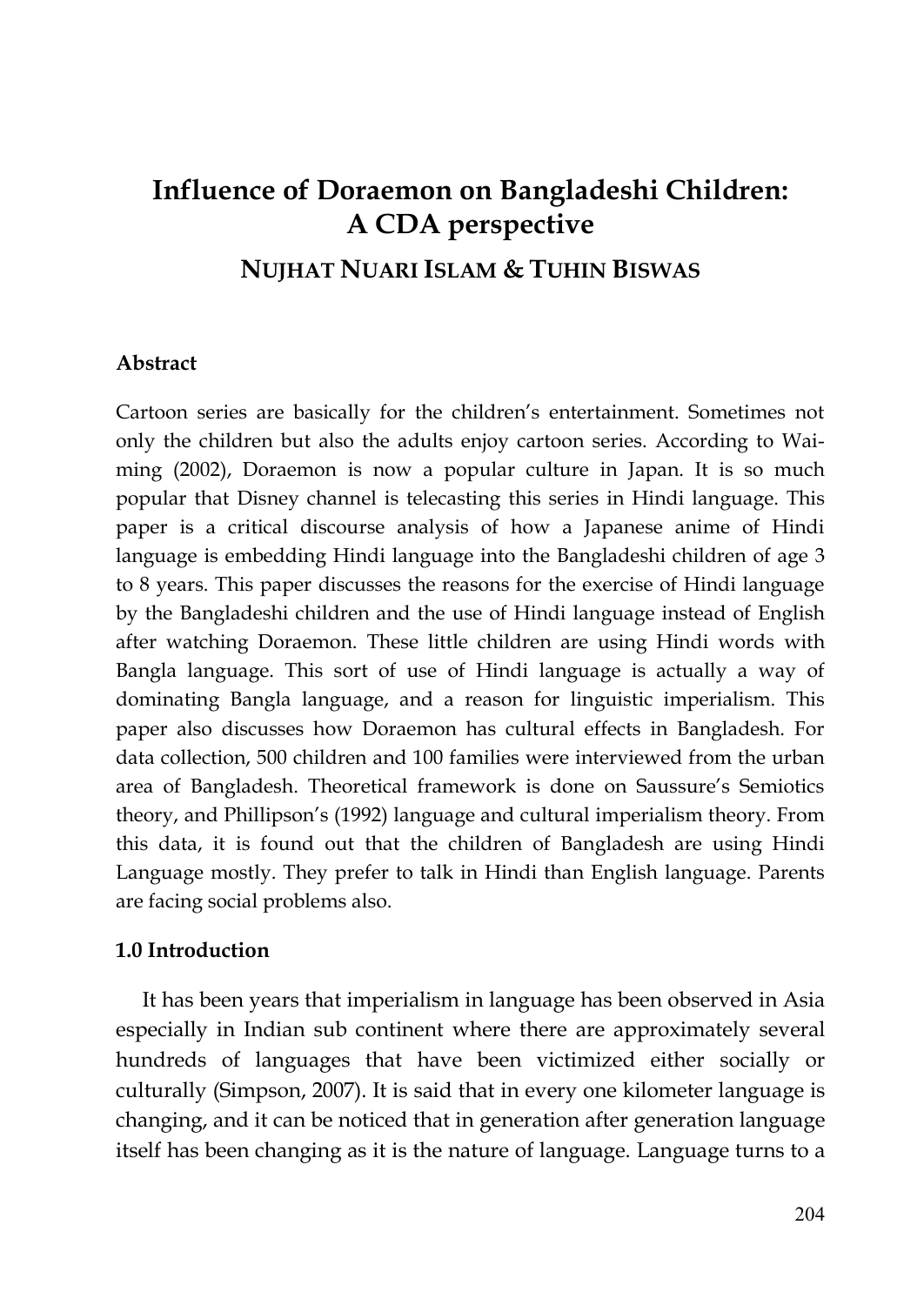new dimension by the imposition of a culturally as well as socially more powerful language than the other and that is named as linguistic imperialism (*ibid.*). Simpson (2007) said that by the term linguistic imperialism there have been so many adverse effects to a particular language and with the flow of time one language has been victimized. Even it may happen that with the strong imposition of a powerful language, another language can lose its existence. Instances are many and Bangla language is one of the striking victims of linguistic imperialism. It has long been noticed that Hindi language plays a vital dominance to the basic ground of Bangla language more specifically to the budding kids of Bangladesh who are getting oriented with so many Hindi words very easily through cartoons, Bollywood songs, daily soap and so on aired by different Indian satellite channels. As a result little kids are adopting not only the Hindi language but also their tradition, culture, creed etc (*ibid.*). Hindi language is not only having influence over Bangla language but also has its similar dominance over the languages of Pakistan, Srilanka, Nepal, Bhutan, and specially the Indian sub-continent countries (*ibid.*).

*Doraemon* is a popular Japanese cartoon series at present. At first it was published as manga or comic series in Japan, and then it is adapted into anime. According to Brenner (2007), comic series is known as 'manga' in Japan, and cartoon series is called 'anime.' It is now broadcasted in Indian Disney Channel and Hungama TV channel in Asian zone. As both of these channels dubbed *Doraemon* in Hindi language, Bangladeshi children are bound to watch this cartoon series in Hindi Language. This paper looks at the effects of *Doraemon* on Bangladeshi children and how these children are being influenced by this cartoon series socially, culturally, and linguistically. Children of 3 to 8 years old usually acquire language and learn language from their family, friends, educational institute, and other environments. In this era, satellite channels, home theater, CD/DVD, and these types of sources influence a child socially, culturally, and in so many other ways. This is a problem embedded in our world of literature which impedes the development of the children. *Doraemon* is a popular anime among Bangladeshi children. Not only Bangladeshi children, but also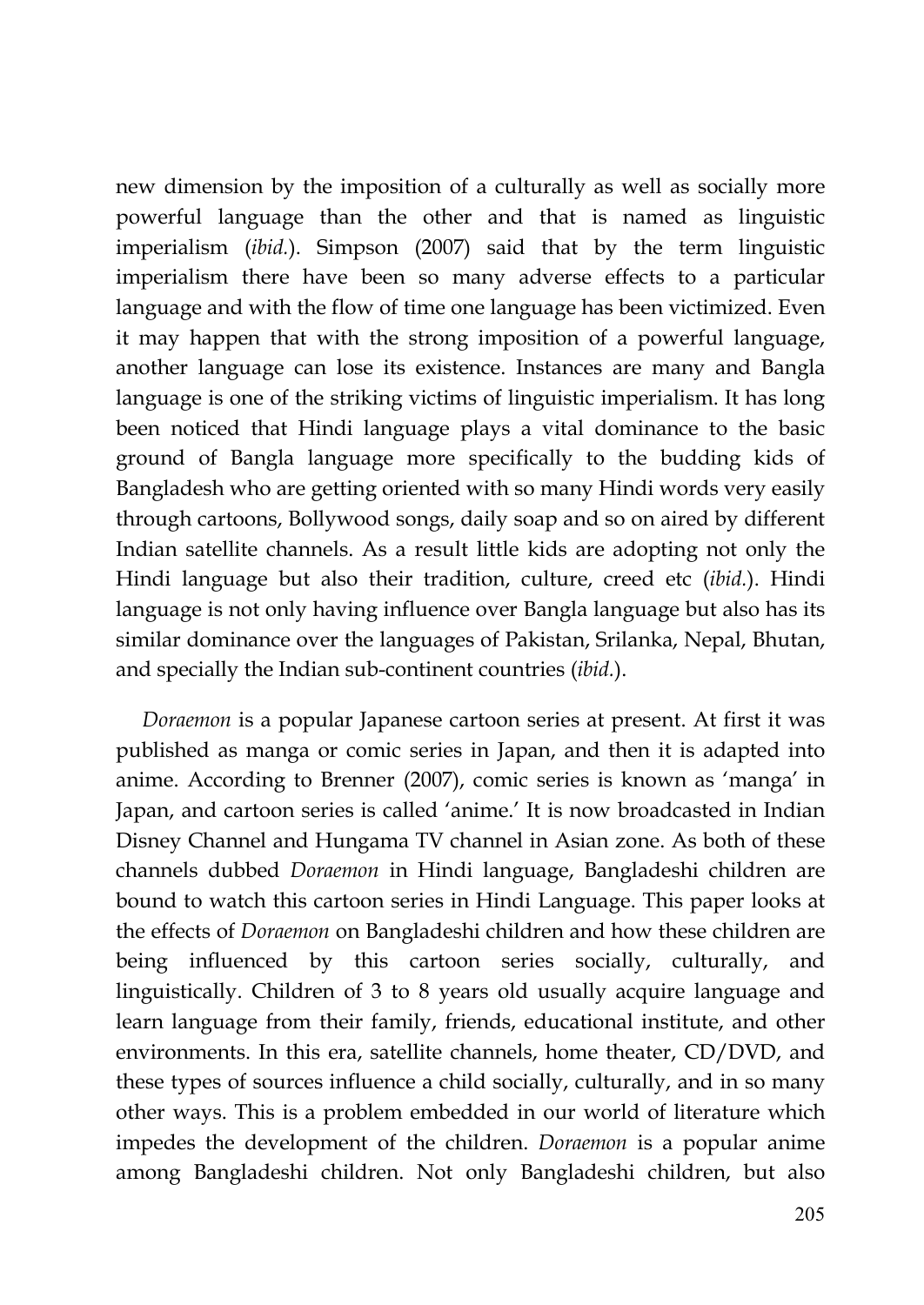adults are watching this show on TV. This paper focuses on analyzing discourse critically in terms of discourse, ideology, and power. This text is appropriate for critical discourse analysis (CDA) because Doraemon is influencing the children through satellite channels, media, and other source of communication and consumption. According to Haque (2008), CDA is always concerned about social issues embedded in society and try to analyze the hidden power in it (p. 11). Doraemon has the power to manipulate children's process of acquiring and learning their mother tongue. We are not discouraging everyone from watching Doraemon; rather we are showing that Hindi language is getting mixed with Bangla language which is a sign of dominating Bangla language.

#### **2.0 Materials and Methods**

Phillipson (1992) mentioned about Galtung's (2006) theory of structural imperialism in his *Linguistic Imperialism*. According to Galtung's (2006) theory, imperialism theory suggests six interlocking types of imperialism: economic, political, and communicative (communication and transport), cultural, and social.

Phillipson (1992) suggested there are imperialism like racial imperialism, and ideological imperialism. He also said that linguistic imperialism is a sub-type of linguicism. Linguicism is defined as "ideologies, structures, and practices which are used to legitimate, effectuate, and reproduce an unequal division of power and resources (both material and immaterial) between groups which are defined on the basis of language" (p. 47).

Linguicism may work with sexism, racism, and classism simultaneously, but its priority is related to language and its ideologies *(ibid.)*. According to Barker and Galansinski (2001), "language is a core case of cultural studies that language does not mirror and independent object world but constructs and constitutes it" (p. 12). Fairclough (1989) discussed the language use and for doing that he disagreed with Saussure's (1915) 'langue' and 'parole'. In Saussure's (1915) theory, he described 'langue' as a system or code which is used by every person in community; whereas, he said 'parole' is said or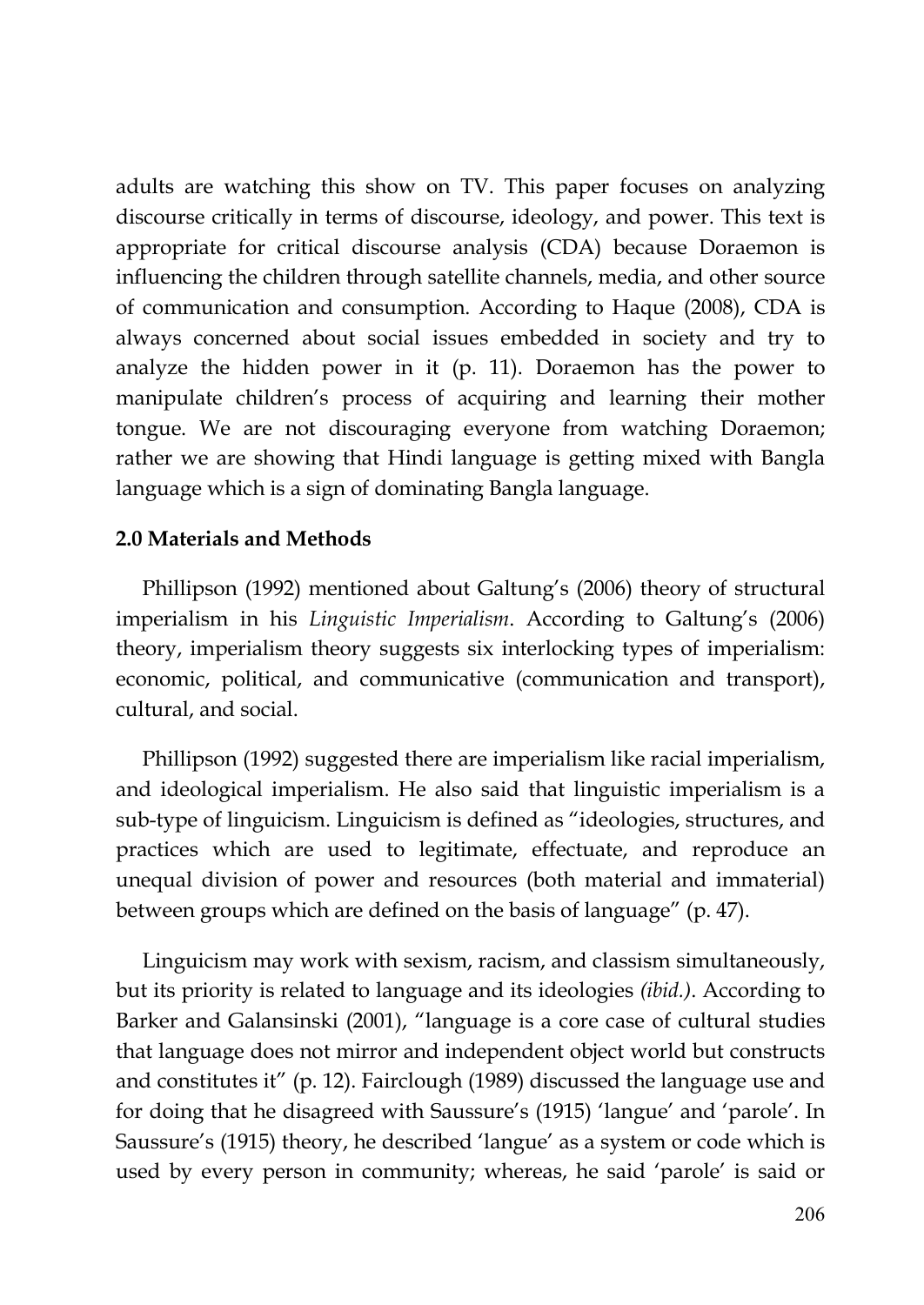written word that is utterly depended on a person's choice not a social choice (In Bally, Sechehaye, & Riedlinger, 1915). Fairclough (1989) said that language varies according to the social identities, ideologies. Thus, Saussure's (1915) individualistic idea of 'parole' is unacceptable (*ibid.*). Fairclough (1989) described language as a form of social practice. As this paper is going to focus on the dominating nature of Hindi language over Bangla language in Bangladesh, Fairclough's (1989) and Phillipson's (1992) theory of linguistic imperialism is being used here.

Bangla language and Bengali culture both are in alarming situation. This paper investigates how Hindi language is dominating Bangla language, and Bangladeshi children are acquiring and learning Hindi language very easily. Philliopson (1992), Fairclough (1989), and Saussure (1915) have talked about linguistic imperialism several times. They were intended to delineate how English language is dominating other languages. Before the reasons for domination of Hindi Language over Bangla language is discussed, the origin of these two languages should be discussed at first. According to Sen (1911), Bangla language is originated from Gouda Prakrit. That time Gouda Prakrit was known as the language of evil. Krisna Pandit named this language, and according to him,

"র and ণ change into ল and ন, and য় is pronounced as জ in this form of Prakrita (ibid.)."

After the revival of Hinduism, Bangla language lost its pride and Sanskrit language was used by the Sanskrit scholars (*ibid.*). Sen (1911) also said that during the reign of the Mughals, many Arabic and Persian words mixed with Bangla language. Hindu scholars started to sanskritise Bangla language. Sen said, "Vaisnava literature brought many Hindi words into Bengali" (p. 386). Not only the language, the Bengali people started to follow the costumes of the Hindustani people (*ibid.*). Thus, it can be said that as Hindi language was mixed with Bangla language, most of the Bengali people can speak or understand Hindi language without any effort. Doraemon is doing the same thing to Bangladeshi people. Hindi language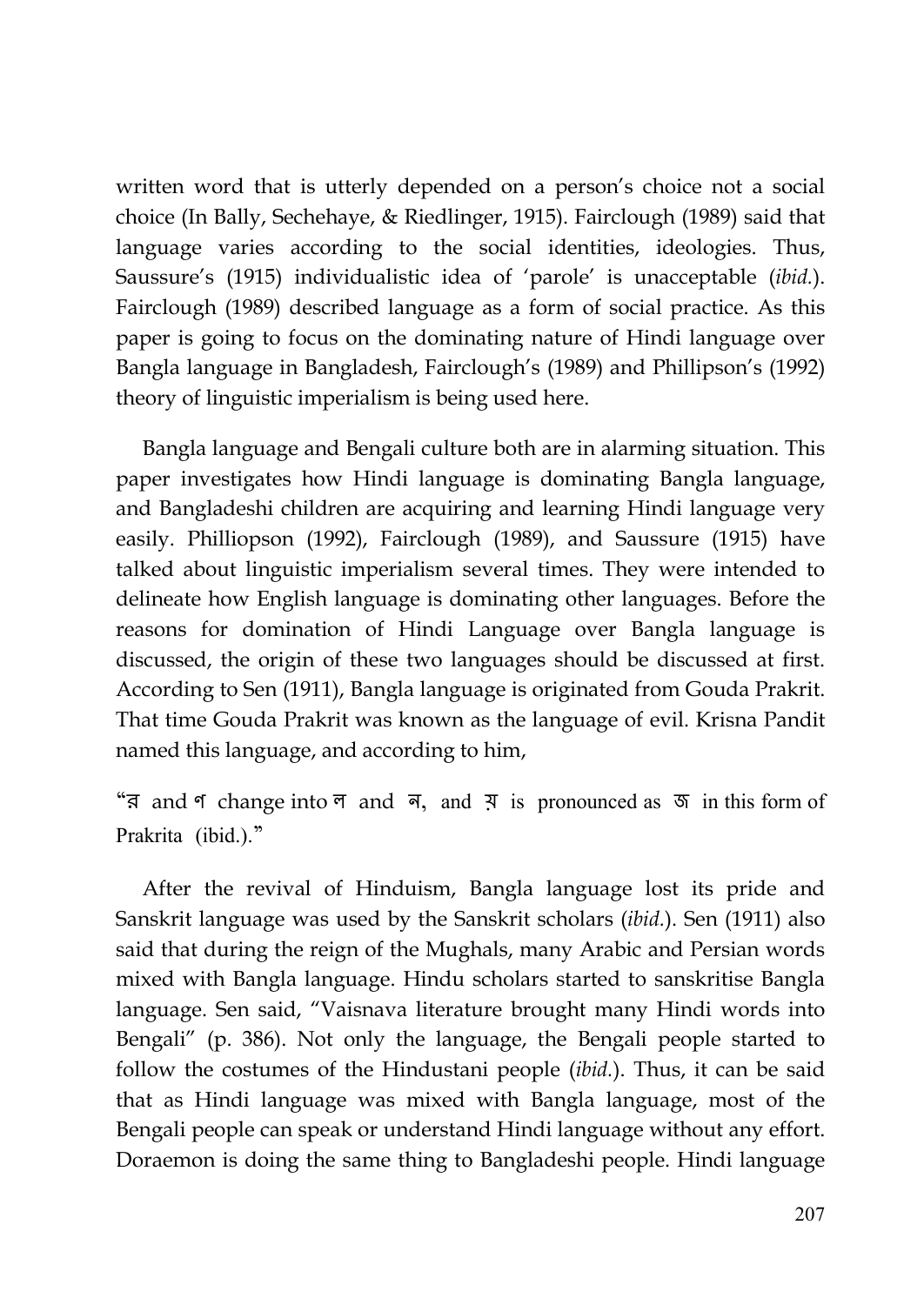is not only over-powering Bangla language but it is also dominating Urdu language. According to Amritavalli and Jayaseelan (2007), Hindi and Urdu language share common forms of grammar. Thus, when the speaker of Urdu language speaks informally the distinguished feature of Urdu language tends to disappear from the language. They also said that this standard form of language is used by the Bollywood films, and appreciated by the speakers of both Hindi and Urdu language (*ibid.*). In Nepal, Hindi language has become an alarming issue. BBC reported in 2008 that some Nepalese are trying to make Hindi their national language. This proves that Hindi has a great influence on Indian sub-continent people. So to say linguistic imperialism is surrounded by socio-cultural dominance over a language and one can imagine this change in years. In terms of regionalism one language can easily be affected by the enforcement of a neighboring language that has a vast dimension of socio cultural entity and thus the affected language can be in premonition state. Indian Hindi language is one of the striking languages that (Hindi language) has long become a threat for the neighboring language like Bangla. It is because the new generation especially children are acquiring the skill of learning Hindi. As far as Indian constitution declares, Hindi should be given importance to diversify its culture, creed and history. According to Article 351 of Indian constitution (2007):

> It shall be the duty of the Union to promote the spread of the Hindi language, to develop it so that it may serve as a medium of expression for all the elements of the composite culture of India and to secure its enrichment by assimilating without interfering with its genius, the forms, style and expressions used in Hindustani and in the other languages of India specified in the Eighth Schedule, and by drawing, wherever necessary or desirable, for its vocabulary, primarily on Sanskrit and secondarily on other languages. (p. 216-217)

#### **4.0 Findings and Discussion**

Children learn anything very easily when they are of 3 to 8 years old. After their birth, the first educational institute for them is their family. They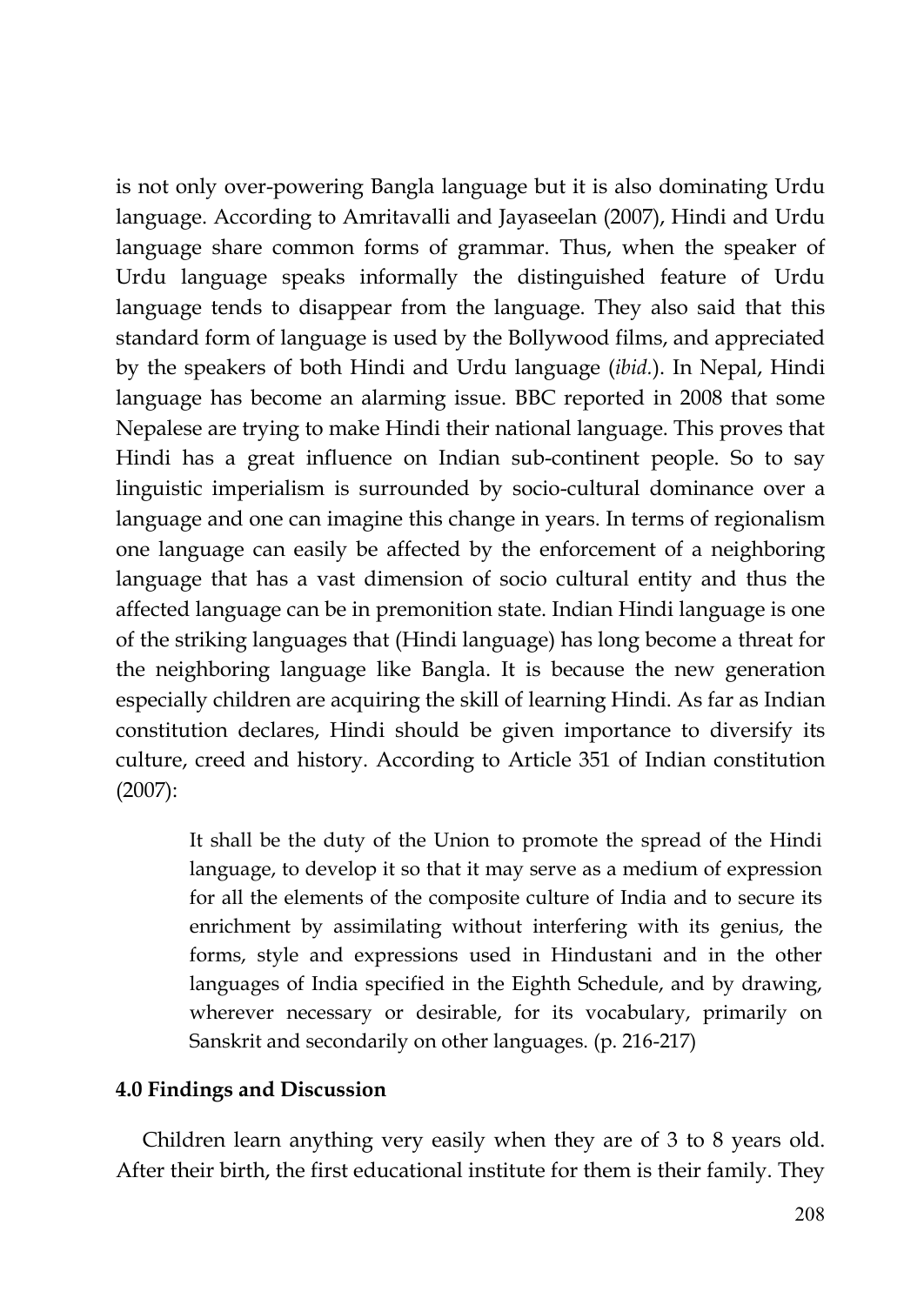try to imitate their parents and other relatives. Specially, they acquire language at this very small age. If they start to hear Hindi language at this age, they easily can acquire Hindi language. As Dr. Sen (1911) mentioned that Hindi language is already mixed in Bangla language, it is our concern that Hindi language should not be used by the children or adult as everyday language.

500 children who are of 5 to 8 years old were asked about their comments about Doraemon. They were interviewed in their classrooms in an informal way. Both open and close ended questions were asked. They were asked why they like Doraemon. 495 children out of 500 children (that is, 99%) said that they like Doraemon because he helps Nobita. Doraemon has gadgets. Thus he can help Nobita at any time. It may be alarming that children might become dependent on other sources after watching this cartoon series. To find out the effect of *Doraemon* on children, the researchers went to 2 Bangla medium, 2 English medium schools. The children of class I and II were interviewed. They were asked to say some Hindi dialogues from the cartoon series. They were eager to say anything related to Doraemon. In a class of 25 students, 20 students can sing the title song of Doraemon. 466 students out of 500 (that is, 93.2%) can speak Hindi fluently than English. Thus, it can be said that Bangladeshi children are acquiring Hindi easily; for instance, when a student of standard two named Priyanka was asked which programme was her favorite; she answered without any hesitation, *Doraemon.* She added that she loved Hindi language because of that cartoon. Sentences like "Mujhe ye de do Nobita, nahin tum ye nahin de sakhti Nobita" were her favorite lines. Aaria, another grade 2 student of South Point School from Dhaka, gave similar responses to the same question and her best lines were appended:

"Mom mujhe dinner chahiye." (Trans. Mom, I want dinner.)

"kaise ho? Hum acchhe hain." (Trans. How are you? I am fine.)

We asked 45 adults of our country to say some dialogues from the cartoon series Doraemon. They were mostly the parents or relatives of those 500 interviewed children. It is surprising that 42 parents out of 45 (among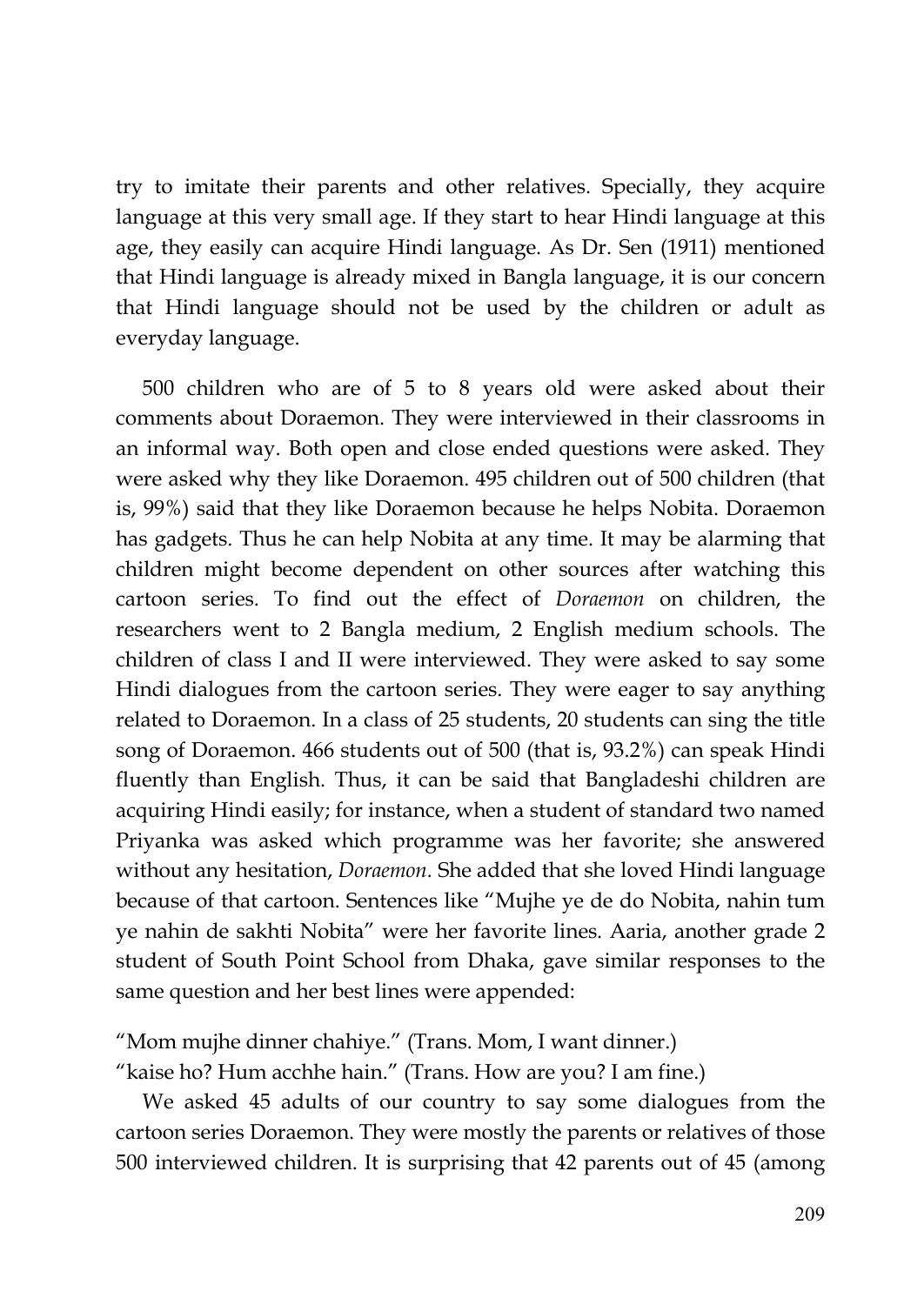them 35 were the teachers of South Point School), that is 93%, know the dialogues from Doraemon, though they are not a regular audience of this cartoon series (Table 1).

| Respondents    | Hindi Dialogues from<br>Doraemon                                                                                                  | <b>Bangla Translation</b>       |
|----------------|-----------------------------------------------------------------------------------------------------------------------------------|---------------------------------|
| R1             | Mummy mujhe nahin<br>chhoregi.                                                                                                    | মা আমাকে ছাডবে না।              |
| R2             | Doraemon, meri madat karo.                                                                                                        | ডরেমন, আমাকে সা<br>$\mathbf{I}$ |
| R3             | Nobita: Mere saath hi hamesha<br>aisa keu hota hain?                                                                              | $\tilde{?}$                     |
| R4             | Zian: Nobita tumhari itni<br>himmat? Ye lo, ye lo, ye bhi lo.                                                                     | $\overline{ }$<br>$\tilde{?}$   |
| R5             | Nobita: Mujhe aaj bhi itna sara<br>homework mila.                                                                                 |                                 |
| R <sub>6</sub> | Jian's common song: Main<br>hoon Jian, main hoon sabse<br>takadwar,/Meri awaz bohu<br>sureeli, / Log sun le ho jaye<br>madh-hosh. | ı                               |
| R7             | Doraemon kuchh karo.<br>Humein Jian se bachao.                                                                                    | $\mathbf{I}$<br>$\mathsf{I}$    |
| R8             | Nobita: Phir se maa ki lecture<br>suru ho gayee.                                                                                  | ণ্ডক<br>$\mathbf{I}$            |
| R <sub>9</sub> | Jiyan: hee hee he! Tumharey<br>pichhe kya hain? Mujhhee                                                                           | Ţ                               |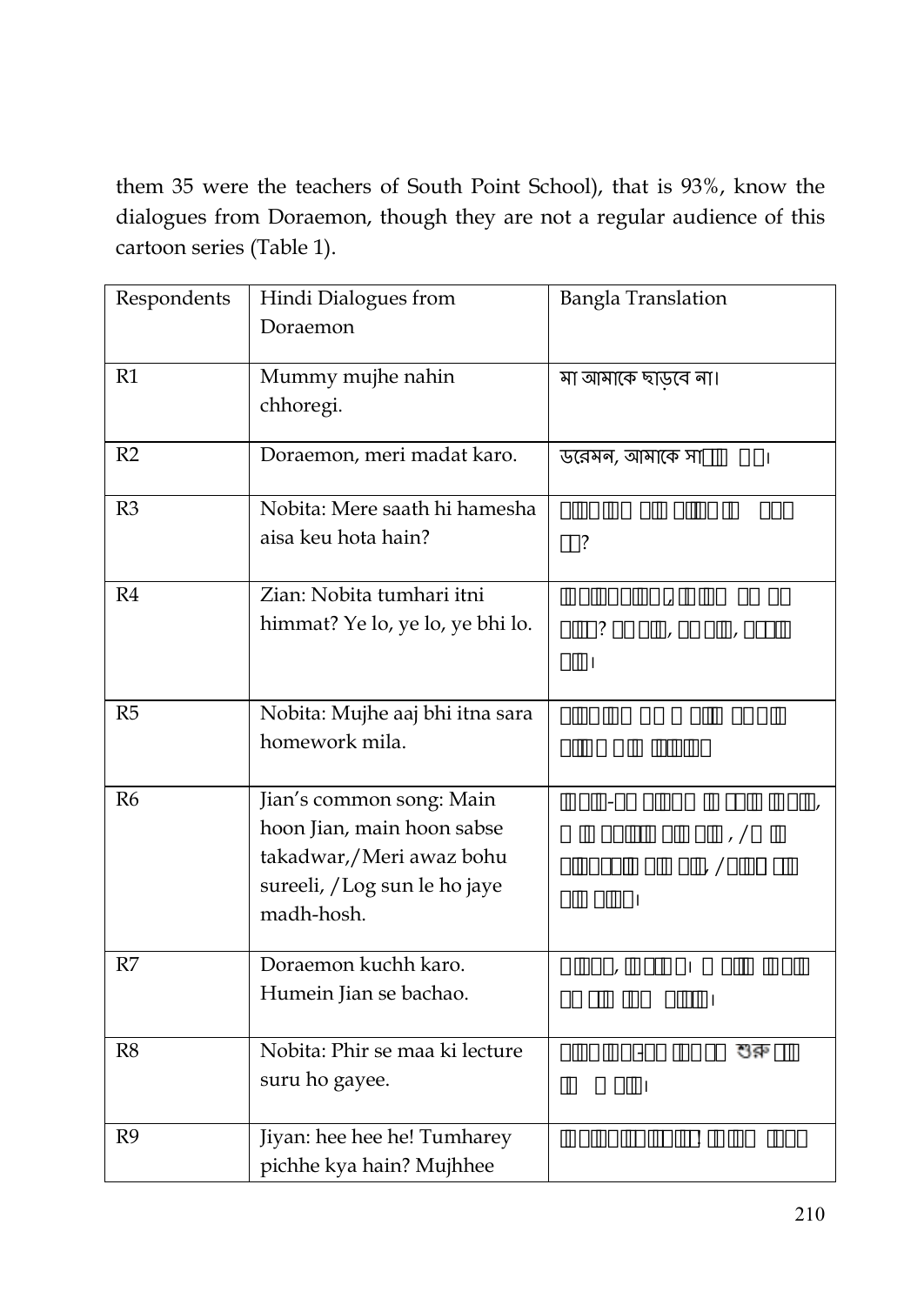|            | doo! ohhh New Comic? Yeh<br>meri pass rahega. Tumhe nehi<br>dunga. Haa Haa Haa!                               | $\overline{\mathcal{C}}$<br>2                        |
|------------|---------------------------------------------------------------------------------------------------------------|------------------------------------------------------|
| <b>R10</b> | Doraemon: Nobitaaaa, tum<br>kabhiiii nehi sudhrogey?                                                          | $\overline{\mathcal{C}}$                             |
| <b>R11</b> | Nobita's mom: Nobitaaa,<br>tumhe firse test mein zero<br>mila?                                                | ?                                                    |
| R12        | Doraemn tum kaha ho? Meri<br>madat karo.                                                                      | $\tilde{?}$<br>I                                     |
| <b>R13</b> | Jiyan: Nobita, kya tum hamari<br>sath baseball kheloge?                                                       | ?                                                    |
|            | Nobita: nehi, mujhe Sujuka ki<br>ghar jana hain.                                                              |                                                      |
|            | Jiyan: kyaaa? tumhari himmat<br>kaise huya mujhe na kehne ki?                                                 | $\overline{\mathcal{C}}$<br>$\overline{\mathcal{C}}$ |
|            | Soniyo: Jiyan, mujhe to lagta<br>hain ki Nobita ajkal kuch<br>jeyada smart banne ki koshish<br>kar raha hain. | ,<br>ওরু                                             |

Table 1: Some Doraemon dialogues with Bangla Translation

If we observe this table 1 carefully, we will see that there are some words which are similar to Bangla words. Therefore, it is very easy for the children as well as others to learn and understand the language very easily. Not only Doraemon but also other Hindi language cartoons have impact on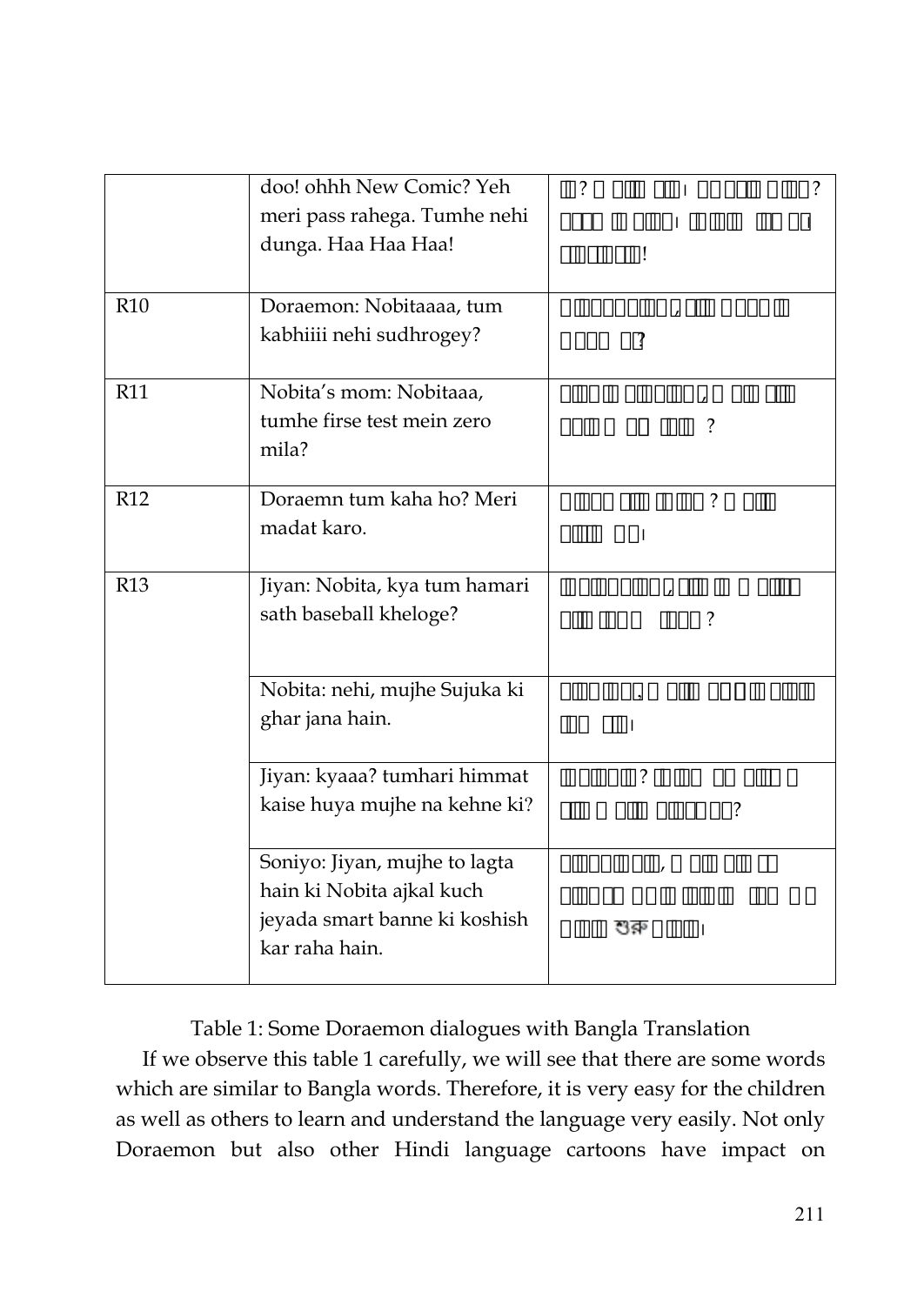Bangladeshi children. Recently, "Hatori" is one of the popular cartoons which is broadcasted on Channel Nick. This cartoon is also influencing the children to learn Hindi language.

Parents were got annoyed when we asked them about Doraemon. They told us that their children do not play outside because they want to watch Doraemon. Not only that, the parents also complained that their children are learning Hindi language very easily by watching these sorts of cartoon series. Mrs. Rumana Akter, teacher at South Point School and College, said that his son was mixing Hindi words with Bangla. For example, her son is saying, "<br>
2" (Mother, what are you thinking?), "

", (Mother, tell me something). Most of the parents said that their boys and girls were using Hindi words in each and every sentence now-a-days.

Parents usually observe their children the whole day. They have noticed a huge change in their children's language, and expression. Sometimes their children want someone like Doraemon who will do all their work. Doraemon is actually making the children dependent on other people; that people might be their parents, guardian, or someone else. Recently, Bangladeshi businessmen are selling Doraemon dolls, stationeries, merchandizing products. Children are buying these products. The adults are very conscious about this present state of their children. Language is a medium to express our thought in words. However, this medium is now getting polluted. Hindi language is not fully Hindi. They are using English words also. When this sort of language is uttered by the Bangla speaker, Bangla language becomes a mixed language. We already know that many foreign words from English, Arabic, Hindi, Persian, and French language have enriched our language. Everyday new words are getting included in Bangla language. Hindi words are not only entering in Bangla language, but also it can be found in Nepalese, Pakistani, and Sinhalese language. In this way, Hindi language may become a lingua Franca in Indian subcontinent. Khan (2010) mentioned that Bangladeshi channels are not broadcasted in India, but Bangladesh government is paying local agents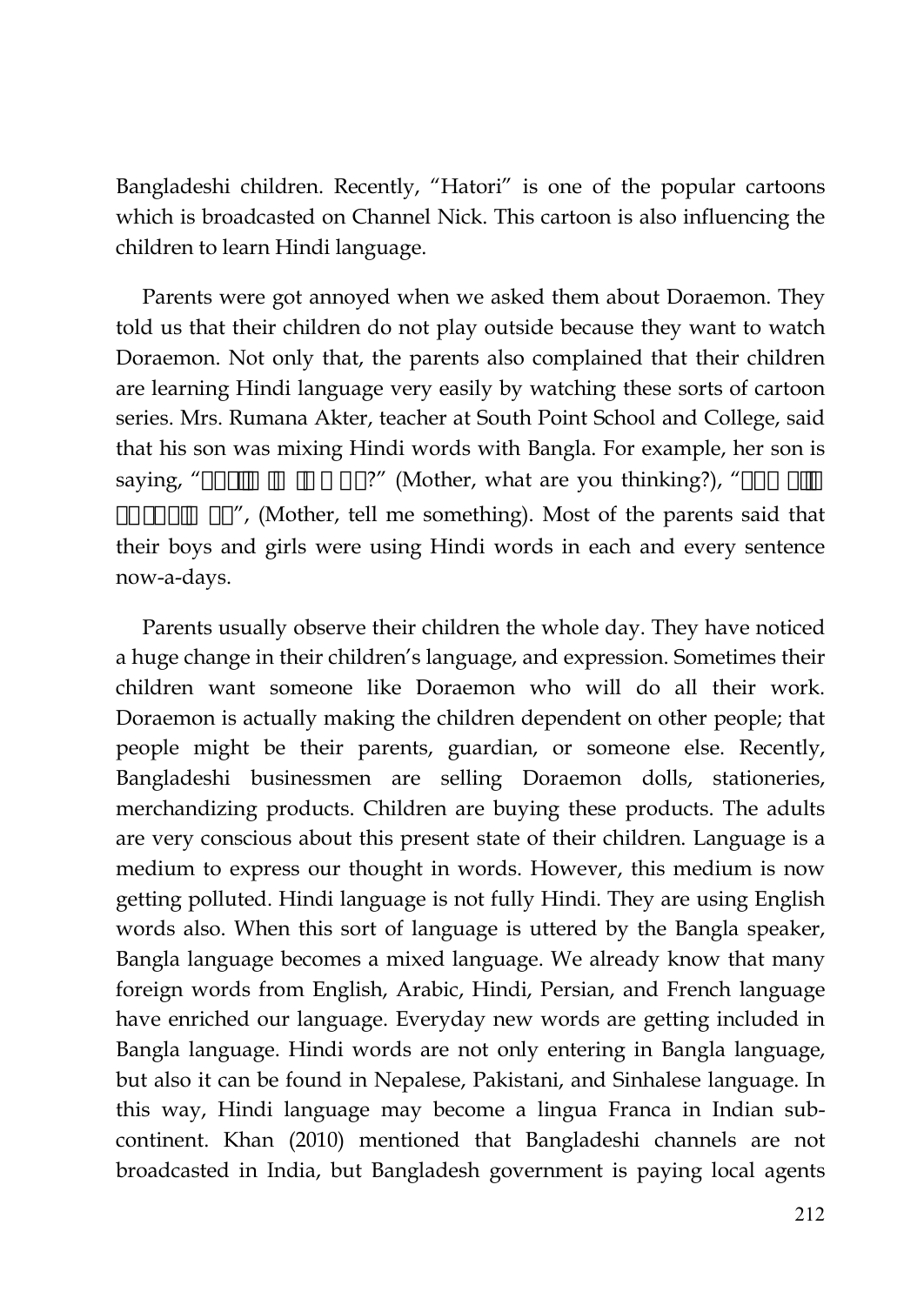2000 crore taka as tax for cable channels. This is a dominating nature of Indian media. Bangladeshi government is not doing anything regarding this issue. This media domination is linked with political and economical issue of both the countries, Bangladesh and India. Indian TV channels are very much talented in dubbing and broadcasting other products; such as, advertisements, TV series, films, and air them in their own style. Doraemon is a Japanese Cartoon; however, Indian TV channels like Disney and Hungama dubbed this cartoon and aired it in their channels. Bangladeshi TV channels do not wish to invest in cartoon channels. Furthermore, they say that Bangladesh can not afford the cost of producing 3D cartoon series or dubbing them. If Indian TV channel can broadcast Doraemon in Hindi language, Bangladeshi investors should invest in this animation sector also. Thus, the language will not be mixed with Hindi. Bangladeshi cartoon companies may dub Doraemon and telecast it through Bangla channels. It is already mentioned that in India, Bangladeshi channels are not broadcasted. Therefore, Bangladeshi government should ban Indian channels which are broadcasted in Bangladesh. Parents have to be concerned about the future of their own children. They should stop watching Hindi drama serials in front of their children. Bangladesh Telecommunication Regulatory Commission (BTRC) can control the satellite channels very easily. BTRC should ban broadcasting of Hindi cartoon channels.

### **5.0 Conclusion**

Bangla is the mother tongue of Bangladesh. We have great martyrs who lost their lives in the Language Movement of 1952. Their sacrifice was glorified in 1999 when 21st February declared as the International Mother Language Day. This is a matter of our pride. We should not give Indian media any chance to destroy our mother tongue. We should take care of our language. Our generation must know the correct history of our language and liberation movement. Our scholars, educators, and other concerned people are thinking about this imperialistic attitude of Hindi language. However, government must take some steps regarding this issue.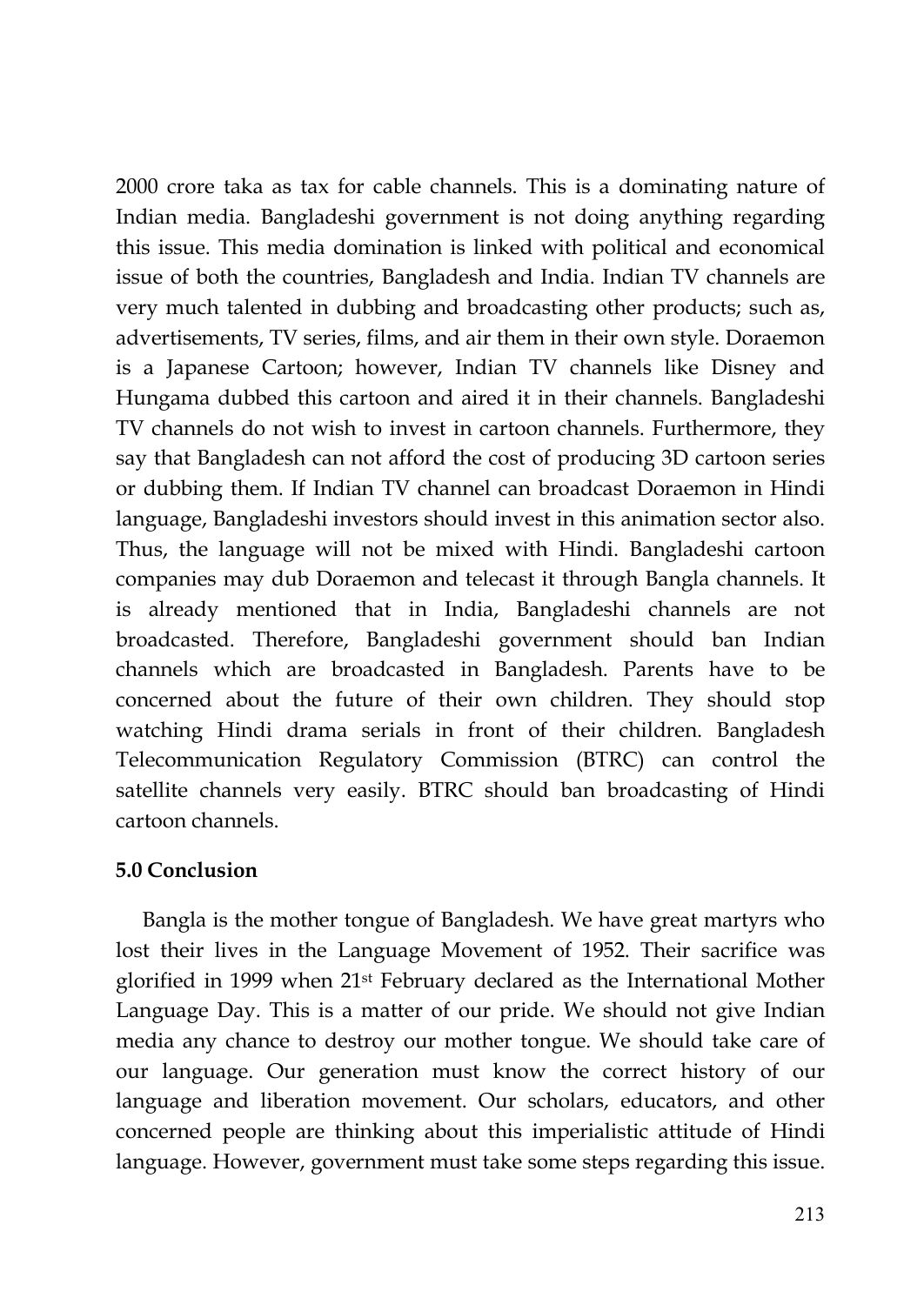This paper will enable people to know the recent situation of Bangla language. New trends, fashions, and culture of others should be appreciated, but hampering Bangladeshi language and culture will not be accepted at any cost.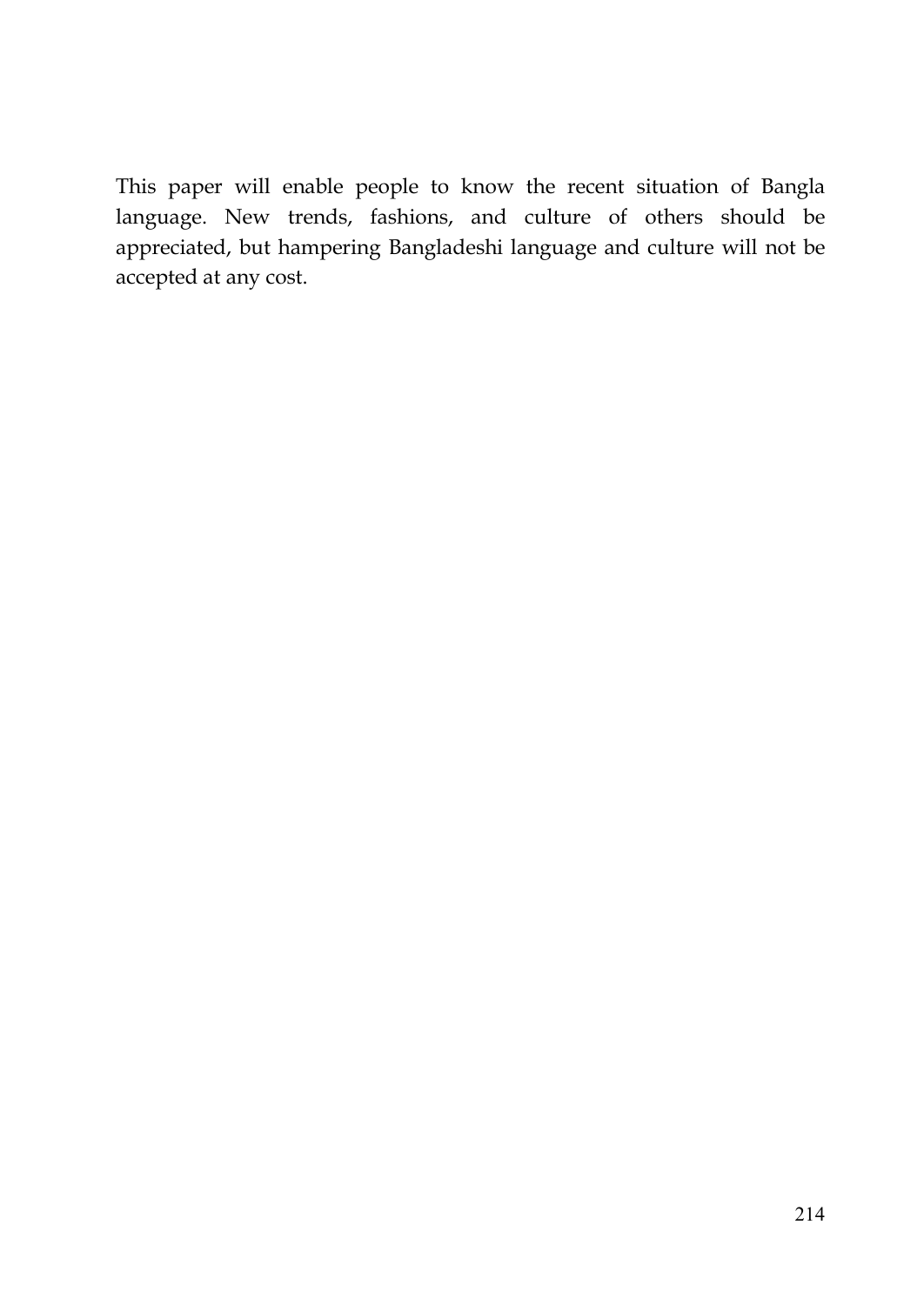#### **Reference**

- Amritavalli, R. & Jayaseelan, K. A. (2007). In Simpson, A. (ed.). *Language and National Identity in Asia*. India. New York: Oxford University Press.
- Bally, C., Sechehaye, A. & Riedlinger, A. (Eds.) (1915). *Course in General Linguistics*. New York: McGraw Hill-Book Company:.
- Barker, C. & Galasinski, D. (2001). *Cultural Studies and Discourse Analysis*. New Delhi: SAGE Publications.
- BBC News. (2008). Nepal Language Protest Intensify. Retrieved 02 February 2012 from http://news.bbc.co.uk/2/hi/south\_asia/7528454.stm.
- Brenner, R. E. (2007). *Understanding Manga and Anime*. London: Libraries Unlimited.
- *Constitution of India*. Retrieved 02 February 2012 from <http://lawmin.nic.in/coi/coiason29july08.pdf>
- Fairclough, N. (1989). *Language and Power.* New York: Longman.
- Galtung, J. (2006). A structural theory of imperialism. *Journal of Peace Research*, *8*(2), 81-117.
- Haque, M. S. (2008). Critical discourse analysis. *East West University Journal*, *2*, 109- 123.
- Khan, M. (2010, January 19). Teen Twist. *Life Style*. vol. 5 (3). pp. centrefold, Retrieved October 8, 2010, from <http://www.thedailystar.net/lifestyle/2010/01/03/centre.htm>
- Phillipson, R. (1992). *Linguistic Imperialism*. New York: Oxford University Press.
- Sen, D. C. (1911). *History of Bengali Language and Literature*. Calcutta: University of Calcutta Press.
- Simpson, A. (2007). Language and National Identity in Asia: a Thematic Introduction. *Language and National Identity in Asia*. In Simpson, A. (ed.). New York: Oxford University Press.
- Wai-ming, Ng. (2002). The Impact of Japanese Comics and Animation in Asia. *Journal of Japanese Trade & Industry*. Japan: SANRIO Co Ltd.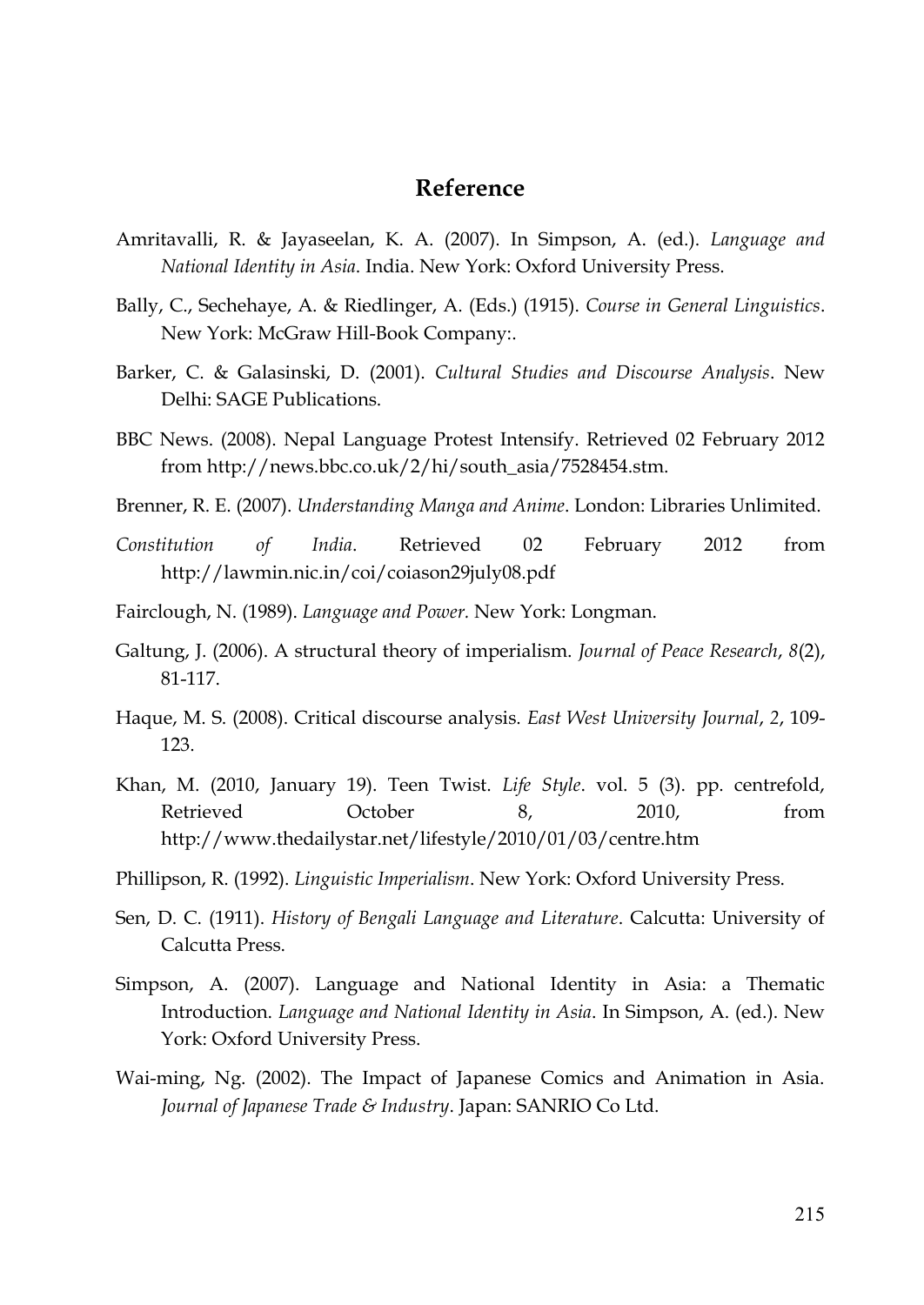# **Appendix A**

#### **Interview Questions for Children**

500 children were asked these following questions.

- 1. Which cartoon do you watch every day?
- 2. Why do you like that cartoon?
- 3. Do you watch both Hindi and English cartoons?
- 4. Which one is your favorite cartoon channel?
- 5. Can you say some dialogues from your favorite cartoon?
- 6. Do you like to speak Hindi language?
- 7. Which language is easier to understand: Hindi or English?
- 8. Which language is easier to speak: Hindi or English?
- 9. Which products have you bought after watching the cartoon?
- 10. Do you wish to have someone like Doraemon to help you in every work?

#### **Answers:**

- 1. Doraemon, Hatori, Ben10, Thakumar Jhuli.
- 2. It is fun to watch cartoons.
- 3. Mostly Hindi, sometimes English.
- 4. 434 out of 500 students answered Disney Channel, 45 answered Cartoon Network, and 22 students preferred Nick.
- 5. "Mujhe ye de do Nobita, nahin tum ye nahin de sakhti Nobita"
- 6. Yes. We can speak Hindi fluently.
- 7. Hindi.
- 8. Hindi.
- 9. Doll, eraser, pencil, bag, water-pot etc.
- 10. Yes. I wish I had a Doraemon who will do my homework for me.